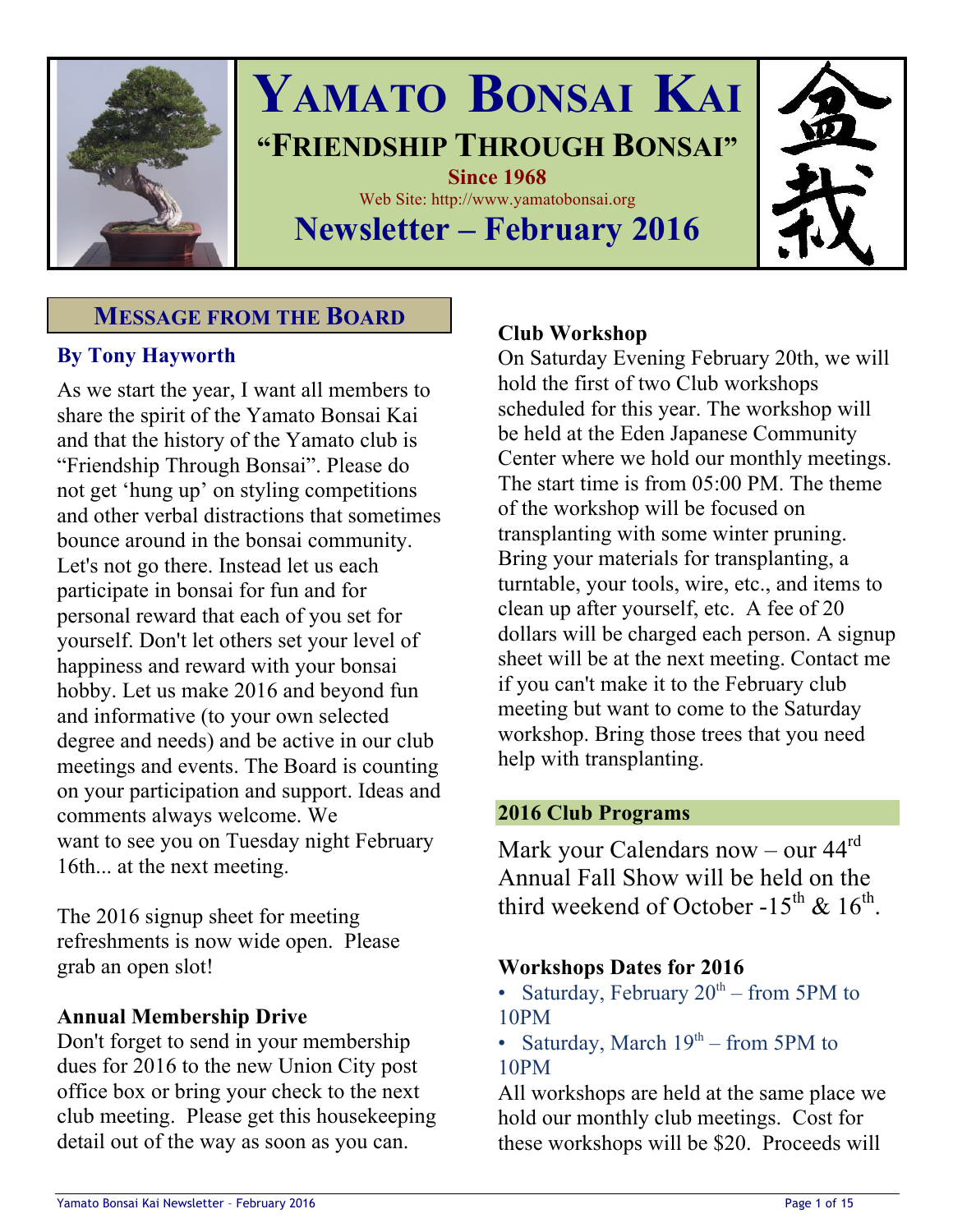go to the general fund to help with the rising costs of putting on the annual show and storing its supplies and backdrops, etc.

### **2016 Membership Drive**

The 2016 membership drive continues. Our goal is to get all membership renewals completed by the end of March, at the latest. In this way, we can complete rosters, insurance forms, update distribution lists and complete the necessary Club housekeeping on this item.

Yamato membership annual dues are \$45 per household. On the back of this newsletter is a form to collect any changes to your details for the roster, if you have any. Please complete and return the form if mailing your annual dues. If you joined Yamato at or after the October 2015 show, your membership is good for all of 2016. After reviewing the form, if you have questions, just let any board member know your needs.

See you at the next meeting.

**AT THE NEXT CLUB MEETING…** On Tuesday, **February 19th** is Rock Planting (*Ishitsuki*).

Upcoming meetings:

March 15th

April 19th

May 17th

*Note: All Club Meetings start at 7:30 PM.*

### **Roster**

Club bi-laws call for a roster to be published to the membership each year.

For privacy, no addresses will be shared, only name and phone number. Many club members have asked for this in the past, therefore we plan to fulfill this requirement this this year. If you do NOT want your phone number to be included, please notify me by email by 28 March to "opt out". The following is the planned format:

| 2016 Roster - Yamato Bonsai Kai |                   |               |                 |
|---------------------------------|-------------------|---------------|-----------------|
| <b>LAST NAME</b>                | <b>FIRST NAME</b> | <b>PHONE#</b> | member<br>since |
| <b>Smith</b>                    | Wilson            | * opt out     | 1998            |
| Yamamoto                        | Hideki            | 510-123-1234  | 1988            |
| <b>Hayworth</b>                 | Tony              | 510-289-5731  | 1984            |

# **YAMATO CLUB MEETING LOCATION**

**~~~~~~~~~~~~~~~~~~~~~~~~~~~~~~~~~~~~~~~–**



Yamato Bonsai Kai monthly meetings are held at the Eden Japanese Community Center, on the  $3<sup>rd</sup>$  Tuesday of each month, from 7:30PM.

**Location Address**: 710 Elgin Street San Lorenzo. CA.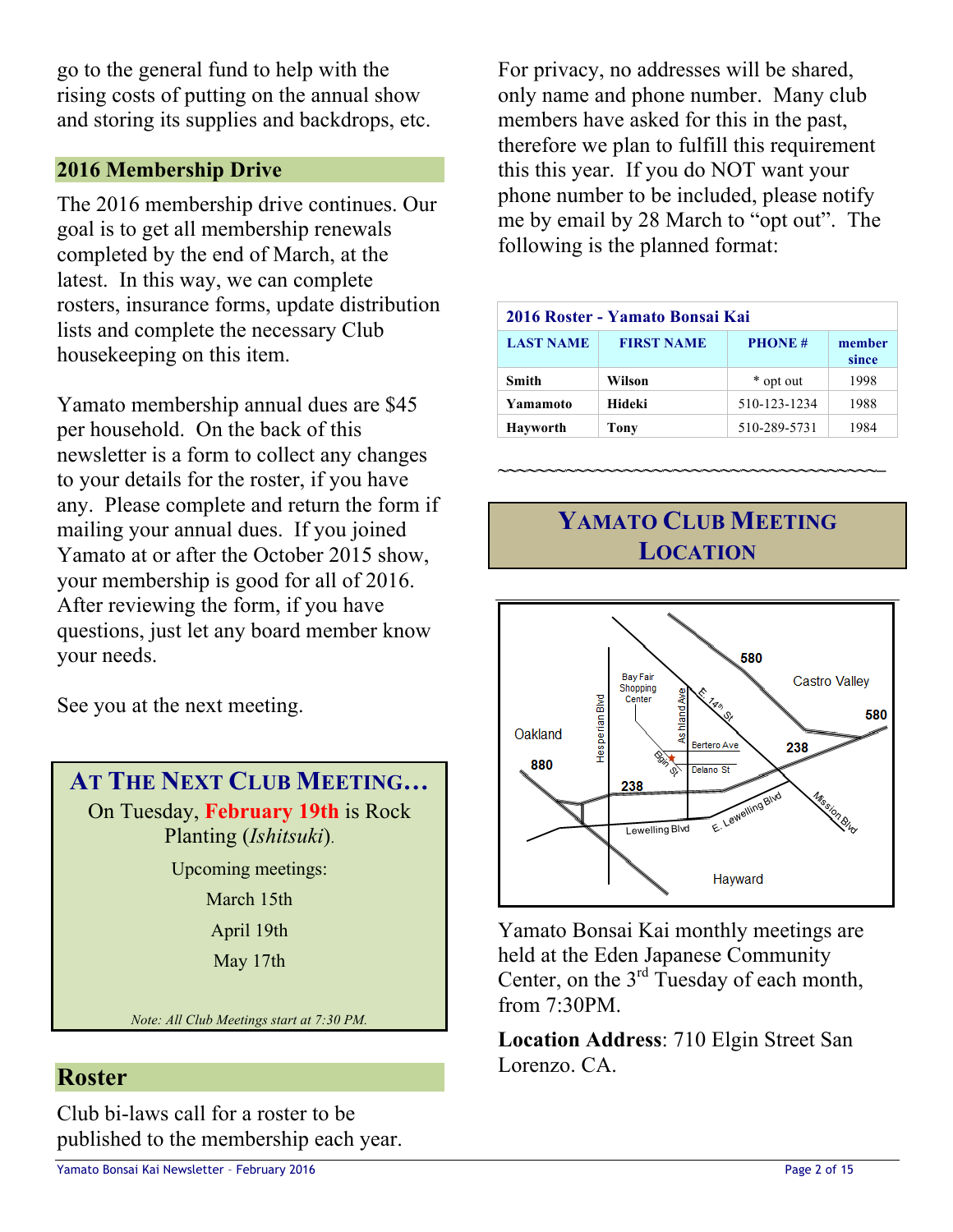

# **SENSEI UCHIDA'S NOTES**

### **By Johnny Uchida**

### Dear Members –

How are you doing? In California there is almost always rain every day or so somewhere in the state. In the Bay Area we haven't had rain for over 3 weeks. The weathermen say we will have an additional 10-14 days of no rain. Because it's not raining, you now need to water—but carefully so that you don't have too much water for your trees. Evergreens or deciduous trees need different amounts of watering. Evergreens need less water and deciduous trees need a little more. Watering for bonsais at this time of year is very important. You have to know how much water your trees need. As deciduous trees leaf out, they will need more water.

In February, I will do a rock planting. March, May and September will be special demonstrations as usual.

See you at the meeting, Thank You, Johnny Uchida



# **2016 GSBF CONVENTION**

The 2016 GSBF Convention called Bonsai Convergence: "Gather at the Rivers". will feature Ryan Neil and Bjorn Bjorholm on

October 27-30 at the Double Tree by Hilton at 2001 Point West Way, Sacramento, CA. Call 916-924-4900 and ask for the GSBF Group Code

## **MEMBER CONTRIBUTION FORUM**



### **NEW GUY STUFF:** By Dennis Hacker

Bonsai Thoughts from your Editor:

Did you know that Fukien Tea Trees (*Ehretia buxifolia* or *Carmona microphylla*) love being moist. My tree, which is an indoor bonsai, is thriving now that I learned to water when the soil surface dries out. They will do well as long as the roots don't dry out.

Have an idea or a plant tidbit to share, conact the editor at: anmleyez@comcast.net.



# **BONSAI BASICS**

### By Tony Hayworth

### Bonsai Basic

It's time to get in gear for transplanting. The weather has been good for the past couple of weeks therefore its time to get started. It's a good time to complete a change of soil on your California juniper, Shimpaku, elm, plum, apple, quince, Trident Maple, and maple. You can do pine also toward the end of the month and of course all thru March.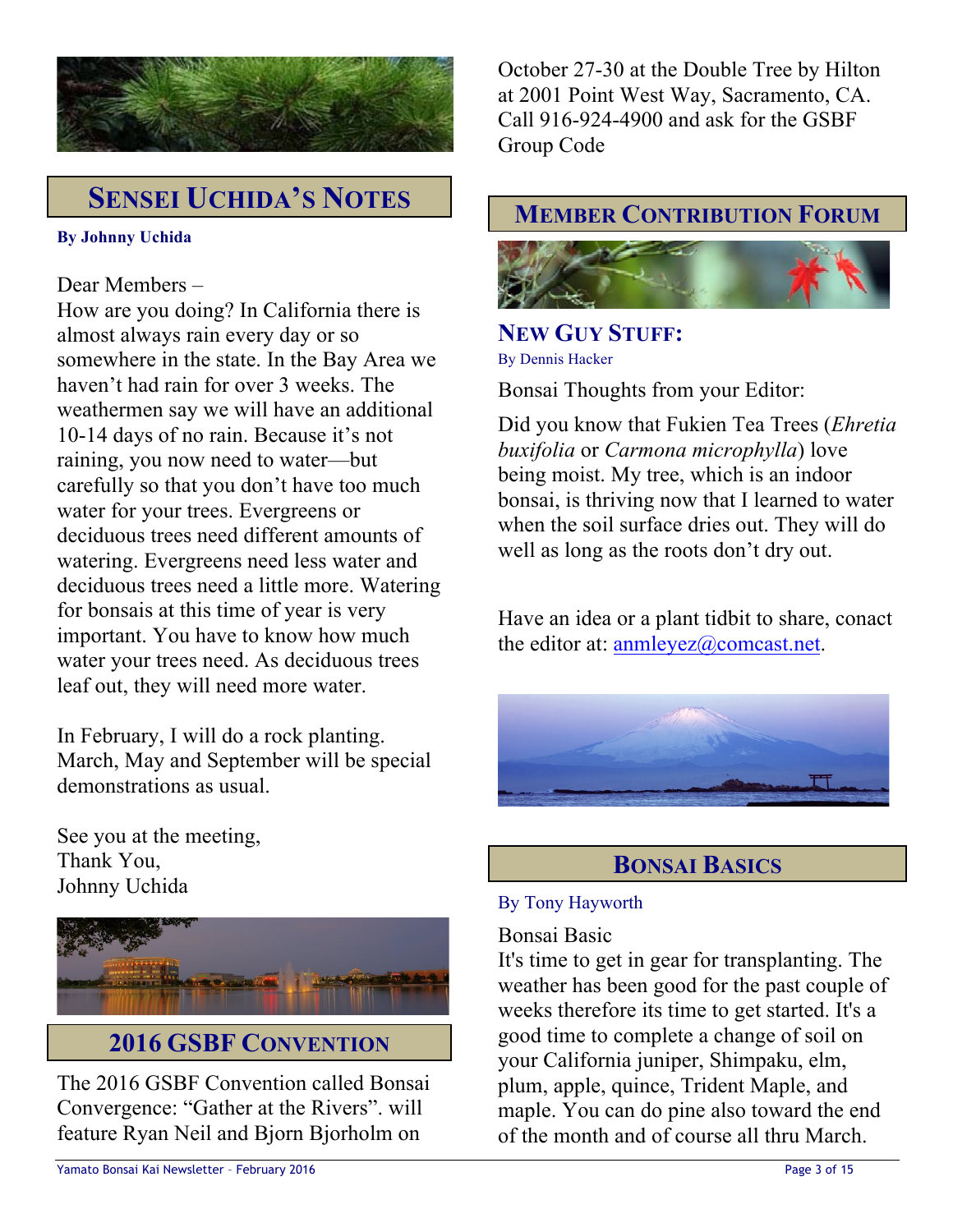Prepare with proper soil mixtures, good drainage is important. Your soil mixtures should be dry and dust free. This month you should finish all your winter pruning and your trees that are fruit-bearing as needed. Why not start some cuttings during this time? From now until May is a good time to do cuttings and other propagations. It is getting late to do pine grafting, but that depends on your skill and luck to some degree.

When you have a tree and you put wire on it and place it in a bonsai pot, do you have a bonsai? My answer is "yes and no". Prebonsai is the term we give material that is young and untrained. To be considered a true bonsai, the tree must have one of many specific shapes and be cared for in a distinct style. This can only be achieved through continuous care, pruning and shaping. Only then can a simple tree move from prebonsai to bonsai status. Every bonsai tree that you work on should fit or conform to a specific style to be a bonsai. It is okay if you do not get there each time you work on your tree, but you should know these styles and shapes and strive towards classifying your trees into one of these.

# **Decide the Style**

As you are selecting the tree you are most probably deciding the future style at the same time. It is natural to think during the selection of a tree that it would work with one or more tyles. That is okay. Often in the operation of making a bonsai you will start off in one direction only to uncover the handsomeness of going in a different direction. Perhaps you had a Chokkan style in mind and during the operation of assembling the bonsai you discover some characteristics that make you decide a Shakan style or Fukinagashi style is

preferred. It is okay... go for it. Try to visualize the finished style before you begin. You may even want to study the tree after you acquire it, slowly taking off branches over the course of several weeks or even months and years. This is of course your choice. It is important to look at as many pictures of mature bonsai as you can. You must develop your eye for the proper shape of a bonsai to achieve your desired style results. You can do it.

## **BONSAI STYLES**

There are 5 typical (and classical) shapes for individual tree formations in bonsai. They are:

# *Chokkan* - Formal Upright:



The chokkan bonsai has a strong single, upright trunk that tapers toward the top. Branches are symmetrically balanced, uniform and well-spaced.

# *Moyogi* - Curved Informal Upright:



Moyogi bonsai have a single trunk like the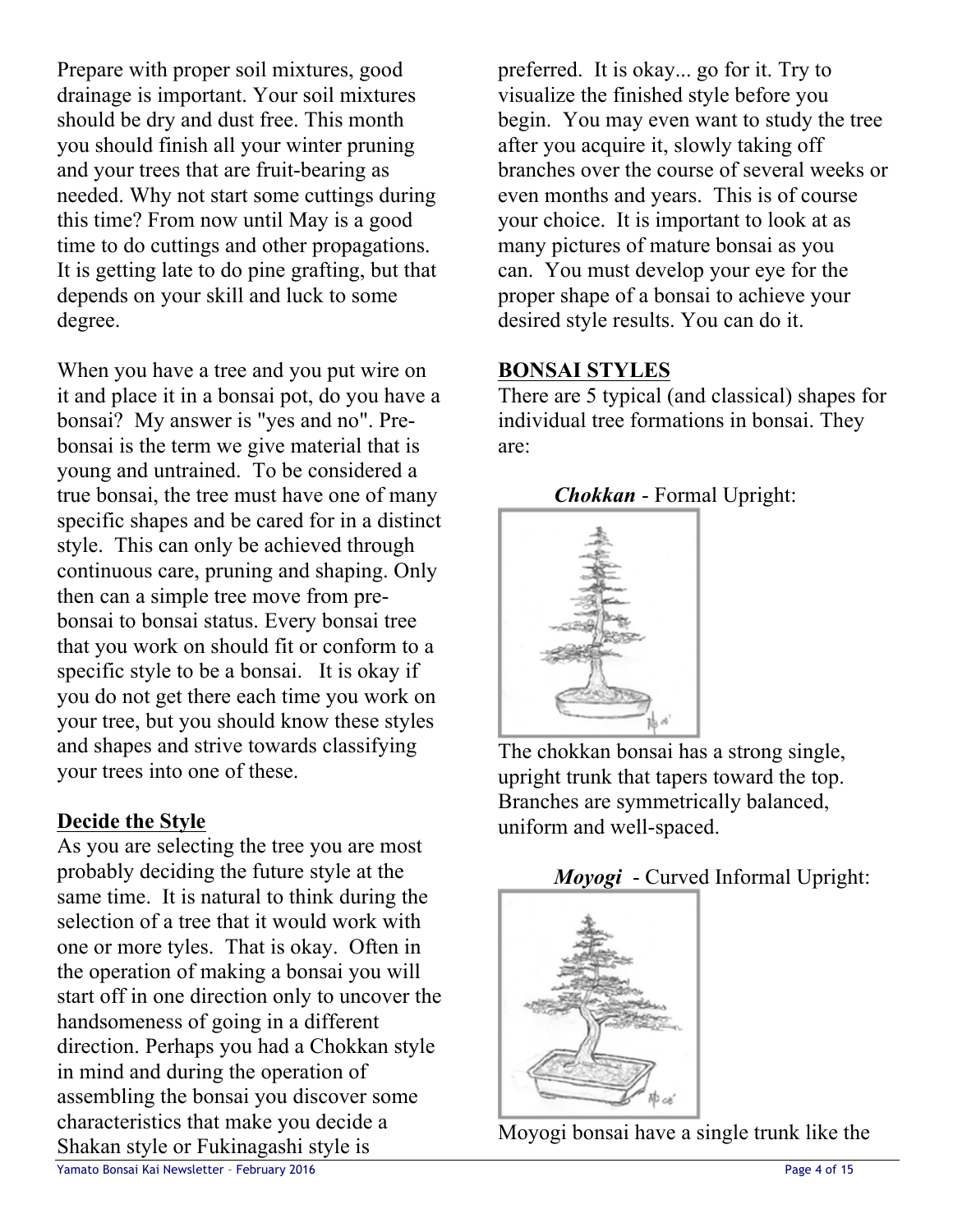chokkan, but the trunk is curved. The trunk generally tapers toward the top like the formal upright.

*Shakan* - Slanting:



A single trunk upright, but cultivated with the trunk growing at an angle other than 90 degrees to the ground. Branches are again balanced and well-spaced. Somewhat like a windswept style except Shakan has branches growing in all directions.

*Kengai* - Cascade (or hanging style):



The trunk and branches hang down over the edge of the pot. Often has one branch as a crown place over the pot. If the main branch hangs drastically downward it is sometimes referred to as *Dai-Kengai* (or extreme cascade). Cascades are usually planted in deep pots to give balance to its form.

# *Han-Kengai* - Semi-Cascade:



Like the Kengai, the main branch cascades over the side of the pot, but moves outward and horizontally like a branch hanging over a cliff.

Trees with several trunks, and those known as group plantings, are as follows:

# *Sokan* - Twin Trunk:



This style has two trunks growing out of one root. One trunk is always thicker than the other.

# *Sankan* - Triple Trunk:



This style has three trunks growing out of one root. The trunks are all of different thickness.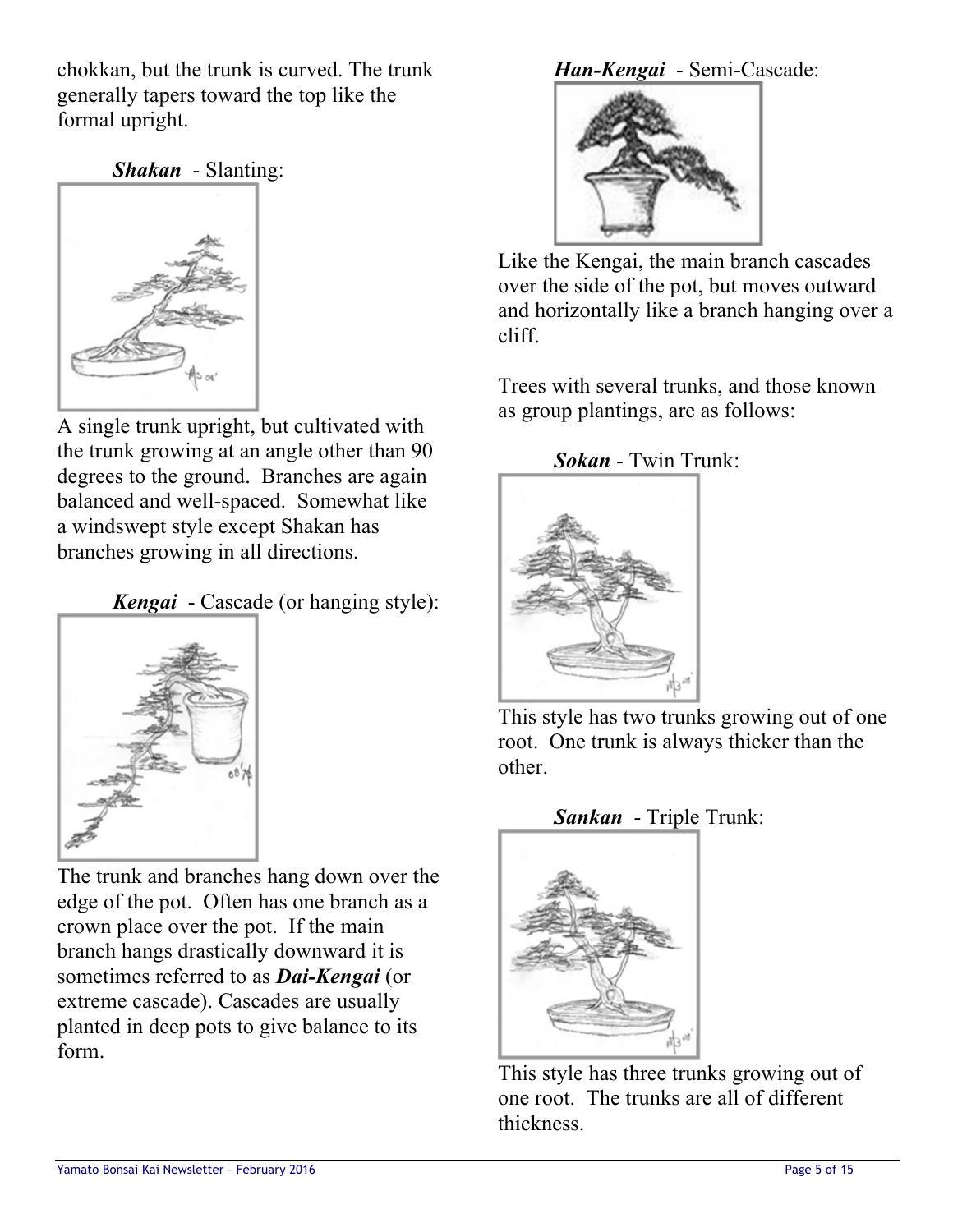*Kabudachi* – Clump:



Style of bonsai where several trunks (more than three) grow out from one root source.

*Netsuranari* - Raft Style from Root, or Sinuous Style:



Sinuous bonsai have multiple trees growing from a single sinuous root lying horizontally on the ground. 5-needle pines are commonly used for this style.

*Ikada* - Raft Style:



Similar in effect to netsuranari, but typically with one straight horizontal root joining the trees. Burying a larger tree horizontally and then training each branch as a separate tree usually accomplish this.

Styles that are produced by either single trees or in groups of trees (or trunks) are:

~~~~~~~~~~~~~~~~~~~~~~~~~~~~~~~~~~~~~~~~~

# *Fukinagashi* – Windswept:



Similar to the slanting style, but all of the branches are swept in one direction as though it were growing in a place with a strong constant prevailing wind.

*Hokidachi* – Broom:



On an upright trunk the branches are fanshaped upward and outward.

# *Bunjingi* – Literati:



Upright or informally upright trunk, bare of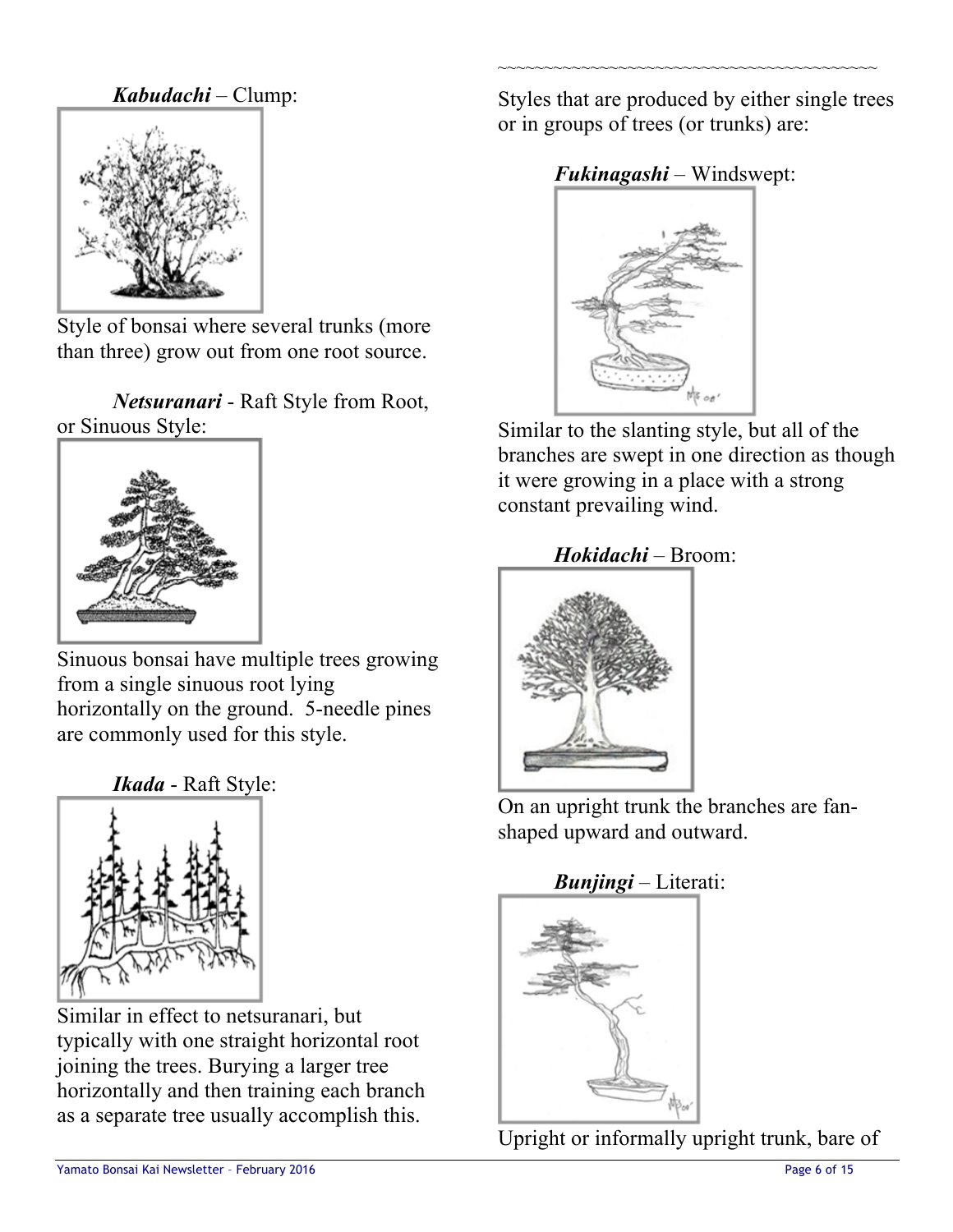branches, except at the top. Characterized by a simple elegance.

*Neagari* - Exposed Root Style:



Roots growing up out of the ground, suspending the trunk in the air characterize this rare style of bonsai.





A group planting of distinct, separate trees, representing a grove, or forest.

*Ishitsuki* - Rock-Grown, or clinging to a rock style:

There are two basic types of rock grown bonsai:



1) rock growing ON, where the roots are grasping the rock and growing around the rock down into the soil where the rock is protruding, or



2) rock growing IN, where the roots are growing into soil that is attached to the rock by means of a slight hollow or some sort of depression or pocket in the rock.

Now save these pages and you have a complete list of all the bonsai styles that I know of. Do you know any additional styles? If so, let me know.

~~~~~~~~~~~~~~~~~~~~~~~~~~~~~~~~~~~~~~~~~

# *Bonsai Tip*:

As winter turns into spring in the beautiful Bay Area, remember to keep your bonsai work and display area clean from any winter debris. Do not let old and dead yard leaf and other such material collect on and under your bonsai. These conditions promote pests and other undesirable conditions. To get a good start on the coming month's work, why don't you take a few moments to inspect you tools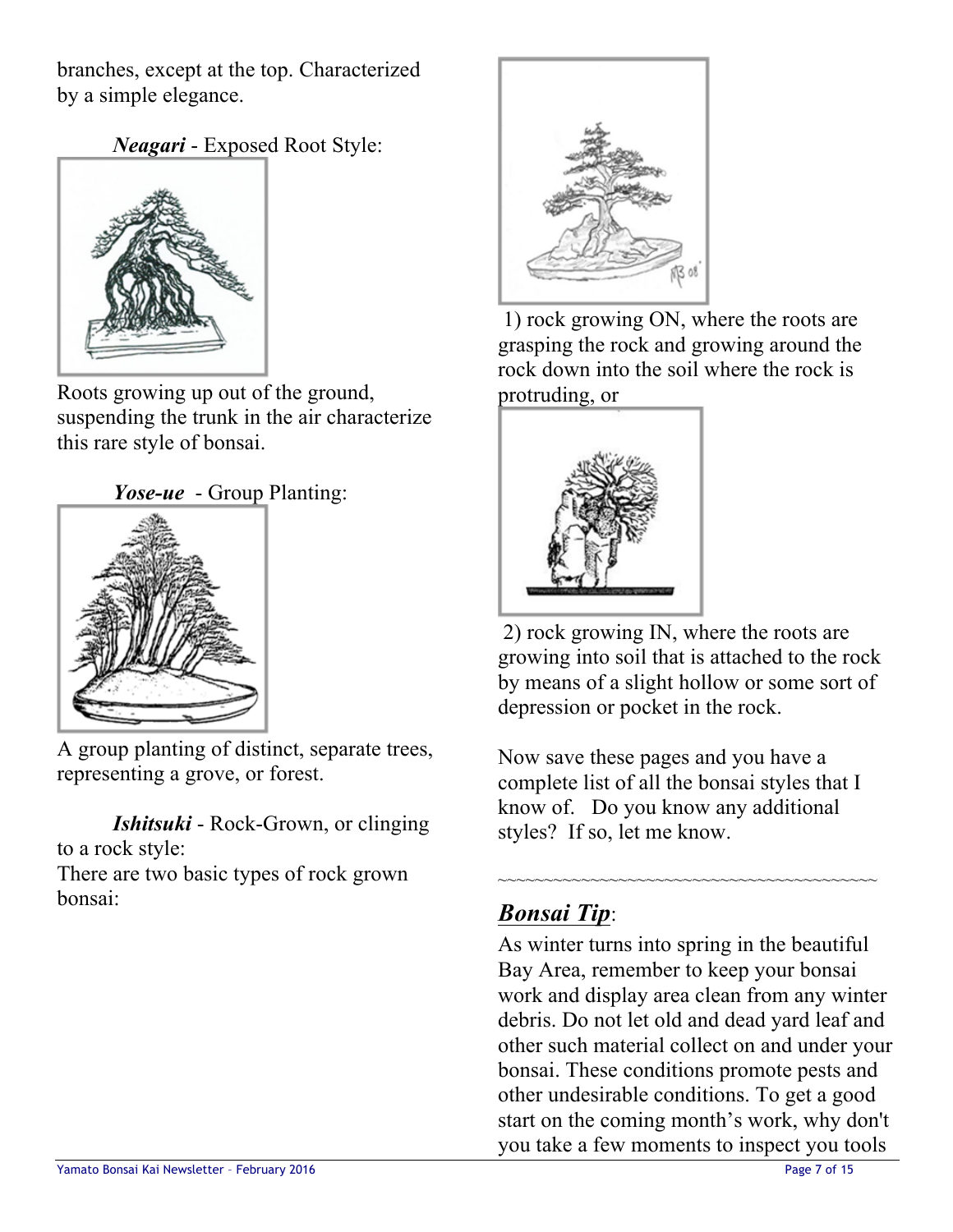and give them a good cleaning? Don't forget to keep them sharp and lightly oil the joints afterwards. Disinfect the blades with rubbing alcohol while you are at it. Richard and Howard... I said "*rubbing alcohol*"!!!

One more thing – Moss! Here is my view of moss. Moss is pretty, but only the right kind of moss. Moss has a limited role in the beauty of a mature bonsai as it sits on the bench in the back yard. Do not let it take over the bonsai. If during the winter your bonsai have developed a thick carpet of moss, do not let it remain as we move into spring. *Get over it and get it off!* Using your fingers or the end of a chop-stick, simply peel it off. Careful here...the motion of the peel should be with the grain of the roots, and that should be from the base of the trunk moving outward in all directions. Do not clean in a direction that scars or damages the roots. If moss is actually climbing up the trunk, I use an old tooth brush to gently remove it. Removing thick moss actually promotes the thinner and more acceptable types of moss for a bonsai. Trust me, after the first rain of the late spring, your moss will be back, thinner, and better than ever. Remember…keep your eye on your Bonsai!

Ask me if you have questions – Tony

*Email* bonsaicho@comcast.net *Phone* 510-289-5731 *evenings*

# **FROM OUR VICE-PRESIDENT**

~~~~~~~~~~~~~~~~~~~~~~~~~~~~~~~~~~~~~~~~~

### **Hello all Yamato members:**

For those of you that missed our last club meeting I want to update you on 2 things that were discussed:

First, as most of you know Sensei had been showing trees at the San Francisco Cherry Blossom Festival for many years-about 40! For the past 2 years I have taken over that project from him, at his request. We have been asked to assist in the Bonsai display again this year. The exhibit will be April  $16<sup>th</sup>$ and  $17<sup>th</sup>$  of this year. There are 3 other clubs who will also exhibit. We have been asked to bring 10-14 trees depending on there size. If you would like to help us out with a show tree we would appreciate it.

We also need members to be at the show each day. No one is expected to be there all day, a few hours is all we need. There is a lot to do at the Festival: Food, Taiko Drummers, and a parade, Japanese dance and many vendor exhibits. The bonsai exhibit is open 10-5 each day. Setup will be at 8am on Saturday April  $16<sup>th</sup>$  if anyone can help. We need 4-6 people. It takes about 2 hours to setup. Tear down on Sunday takes about 45 minutes. Parking is available in the garage if you arrive early.

If you can help us with a tree and/or be at the show or just have a question, please call or email me. My email address and cell number is mbutler639@sbcglobal.net and 510-917- 3592.

Second: I have been asked to look into new shirts for Yamato Bonsai Kai. I would like have input from members. Dennis Hawkins is attempting to locating a supplier for our Hapi coats. In the past we have had baseball caps, jackets, aprons, sweatshirts, t-shirts and polo shirts. I will be obtaining costs for the above items by the next meeting. We have talked about changing the logo in the past. I will be looking into the cost of that as well. We also need input on the color for the item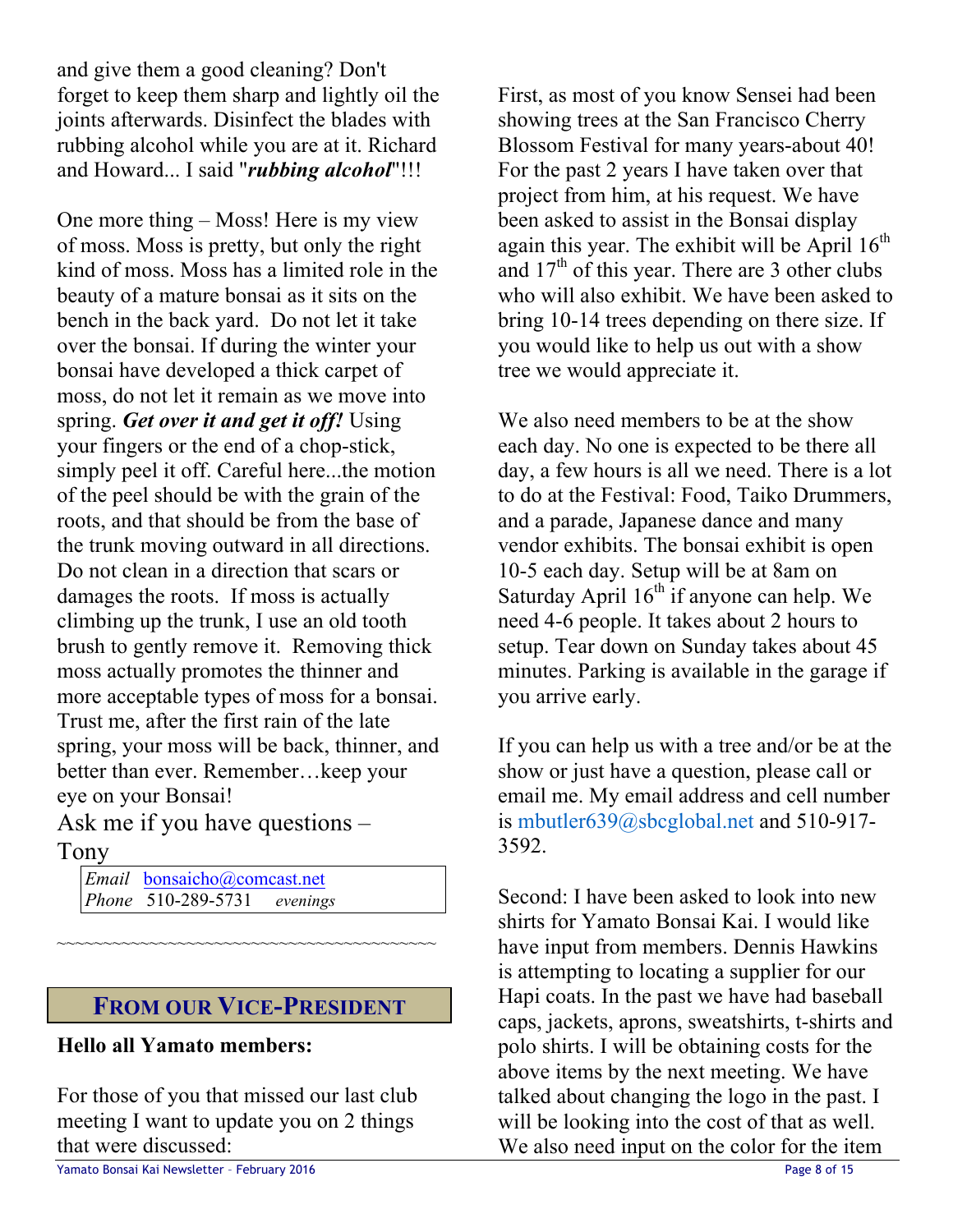we purchase. We will have the new items available before our October show. Let me know what you think. Thank you, Mike Butler

# **BONSAI BUSINESS**

aka tree time by Mike Baker

Hello to all!! Spring has sprung!!...... No, wait….it's still winter…or is it….let me check the calendar. Yes!…. It is indeed still winter but the weather been beautiful! Mild temperatures, plenty of sun and for the most part dry. **Caution…. Did you hear:** *DRY*? It's that sneaky kind of weather that can get you in trouble with "water or not water" days. The decision is actually easy….WATER OF COURSE! Your bonsai are preparing for spring and will really appreciate the love. As long as your growing medium is flowing correctly…..WATER AWAY!!! That leads me to the next area of focus….. IT'S TRANSPLANT TIME!! Johnny told me way back that Valentine's Day is the beginning of transplant season. So here we are! As is always the case there are a few things to keep in mind.

First prioritize…. Look at your collection and focus your transplant energy on the trees that have been in their current habit the longest. Younger specimens will need a change sooner than established trees but don't neglect the elders. They are building a root mass just as steadily as the puppies although maybe not with the same velocity. This is where knowing your collection is critical. Watch for signs of anemia, sloughing, or late blooming. They are all indicators of need to transplant.

Next, know your limitations. Don't try to force your trees down into a pot that is too small…. Typically you are planting trees that are in development and will not thrive as you want in an undersized container. Unless you are working with an established specimen, give your tree a "growing pot" or a pot that will allow them to get and/or be healthy. Keeping the profile of the pot appropriate to the style of the tree is important and certainly needs to be part of your consideration. You just don't want to go too small. It will work against you.

If you are transplanting an established bonsai specimen the rules are a lot different and I would recommend getting some plant specific advice if you're not sure what to do. That's why we have club meetings….. If you need help, we're here for you!!

Finally, timing is EVERYTHING!! This goes back to prioritizing because you need to make sure the trees that are staring to push leaf buds get done right away! Your deciduous trees may already be busting out with the mild weather. GET THEM DONE SOON! Nubile leaves don't like being transplanted before they are "set"….. They will wilt and sometimes die off. If it's a choice between your leaves and your needles, transplant the leaves!! Junipers are your friends here…. they will wait patiently for their turn.

Like I said earlier **Yamato Bonsai Kai** is all about being a support system for you…. We all love to give advice…. Some good and some even better…. Ask around and form your answer.

Enjoy spring….pray for rain!! Remember … it's all about the trees!!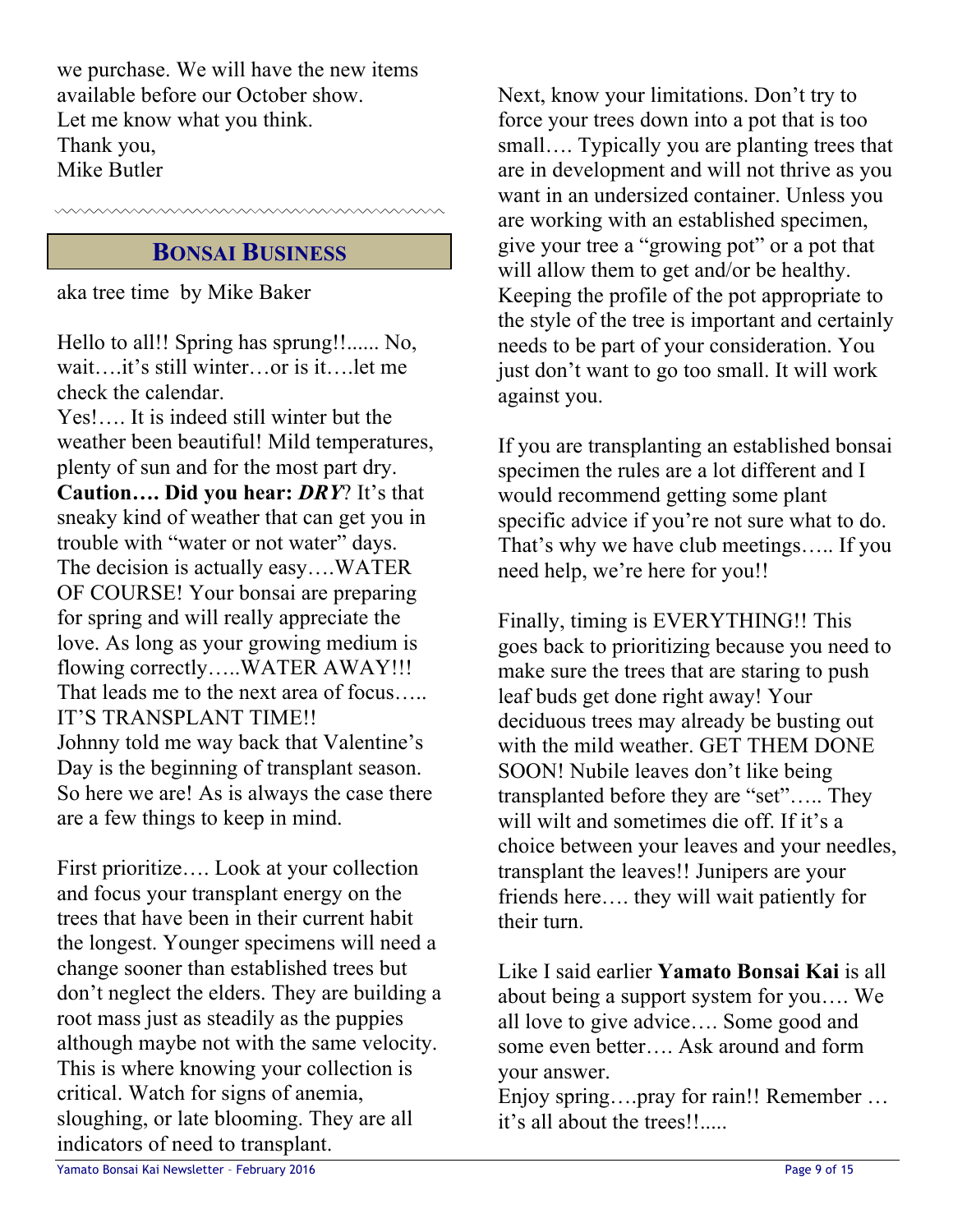# **BOARD MEETING**

The Club's Board meeting will be held via Skype. The next board meeting will March  $10^{th}$  at 7 P.M.. If you have any business for the Board, please let a Board member know in advance.

# **ABOUT THE YAMATO BONSAI KAI**

~~~~~~~~~~~~~~~~~~~~~~~~~~~~~~~~~~~~~~~~~

The Yamato Bonsai Club has a long and distinguished history in the Bay Area. In 1968, the club was founded with six members including its first Sensei, Mr. Jimmy Inadomi from the Castro Valley area. Its second sensei was Mr. Juzaburo Furuzawa. Since 1976, the Yamato Bonsai Club has been under the guidance of Sensei John Uchida of Hayward.

The Yamato Bonsai Club meets each month at the Eden Japanese Community Center, in San Lorenzo, on the third Tuesday at 07:30 PM.

### **REFRESHMENTS**

The club will have coffee at each meeting. We ask for member volunteers to supply the treats. Below is the list for this year with open positions. Please contact Sandy Barron or Tony Hayworth to add your name to the list.

The club would like a minimum of 3 volunteers each month to bring goodies and snacks of some kind. Thank you.

| <b>January</b>  | <b>May</b>    | <b>September</b> |  |
|-----------------|---------------|------------------|--|
| • open          | • open        | • open           |  |
| • open          | • open        | • open           |  |
| • open          | • open        | • open           |  |
| <b>February</b> | June          | <b>October</b>   |  |
| • open          | • open        | • open           |  |
| • open          | • open        | • open           |  |
| • open          | • open        | • open           |  |
| March           | July          | <b>November</b>  |  |
| • open          | • open        | • Dennis Hacker  |  |
| • open          | • open        | • open           |  |
| • open          | • open        | • open           |  |
| April           | <b>August</b> | <b>December</b>  |  |
| • open          | • open        | • open           |  |
| • open          | • open        | • open           |  |
| • open          | • open        | • open           |  |

# **CELEBRATIONS THIS MONTH …**

### A very "**Happy Birthday**" to:

| Tony Hayworth      | February 4 <sup>th</sup>  |
|--------------------|---------------------------|
| Vicent Monasterio  | February 9 <sup>th</sup>  |
| <b>Bob Winkler</b> | February 18 <sup>th</sup> |
| Gayle Ellis        | February 18 <sup>th</sup> |
| Dan Woodward       | February 20 <sup>th</sup> |

### **Happy Anniversary to:**

There were no anniversaries on record for this month.

~~~~~~~~~~~~~~~~~~~~~~~~~~~~~~~~~~~~~~~~~

# **CONTACT US**

If you need to mail anything to the club in general, please send to:

### **YAMATO BONSAI KAI P. O. Box 770 Union City, CA 94587-0770**

# **EDITOR'S NOTE:**

The editor would like to thatk the following for their input to this month's newsletter: Sensei Uchida, Tony Hayworth, Mike Butler and Mike Baker. If there is anything you would like to contribute or comment on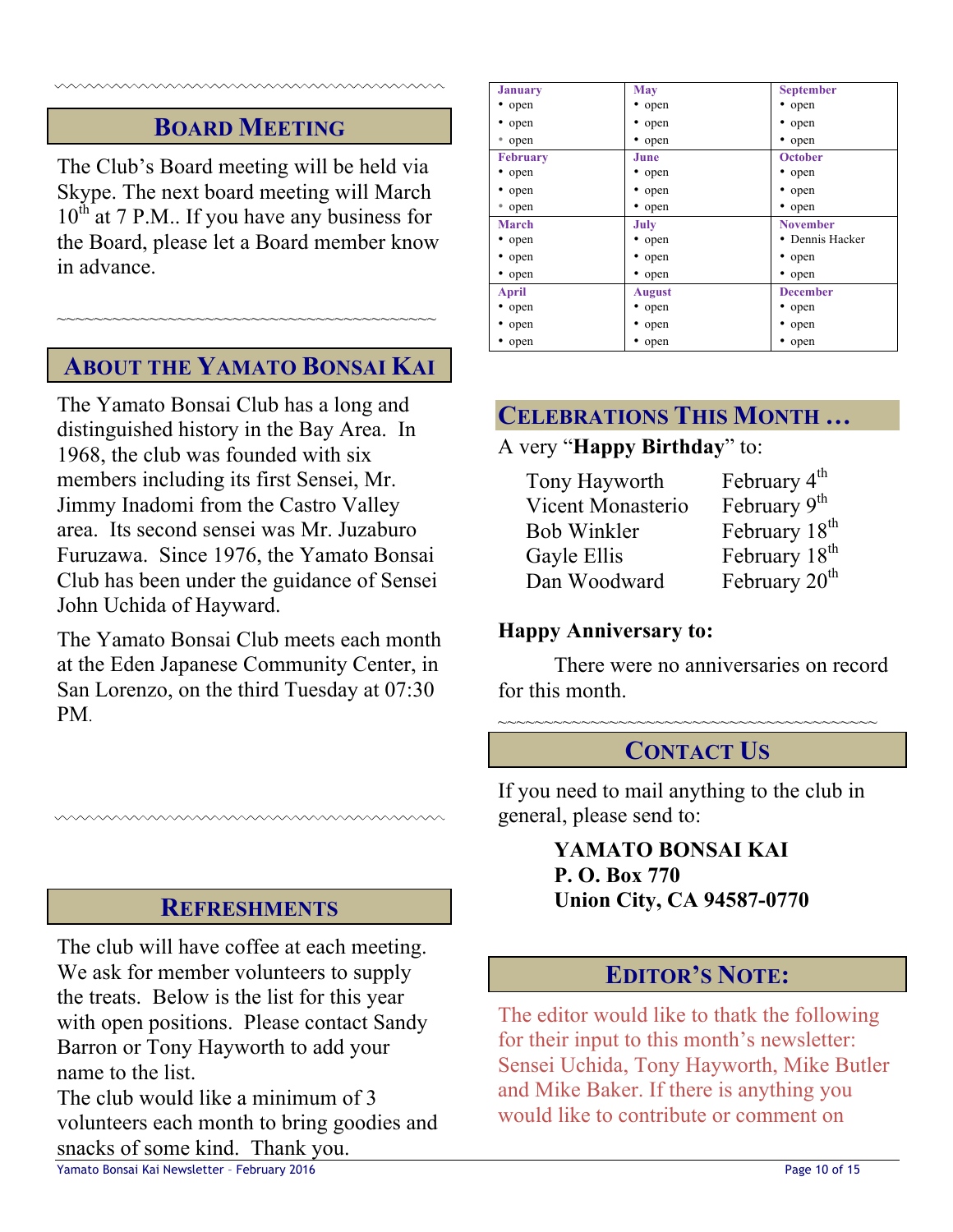### regarding the newsletter, contact Dennis Hacker at: anmleyez@comcast.net

*If you have moved, or changed your email address, please notify Yamato Bonsai Kai, so that we may update our contact and mailing list information. Thank you.*

# **YAMATO BONSAI KAI – 2016 BOARD**

| <b>President</b>        | <b>Tony Hayworth</b>  | 510-289-5731 |
|-------------------------|-----------------------|--------------|
| <b>Vice President</b>   | <b>Mike Butler</b>    | 510-917-3592 |
| <b>Secretary</b>        | <b>Dennis Hacker</b>  | 510-685-7273 |
| <b>Treasurer</b>        | <b>Dave Barron</b>    | 510-456-6799 |
| <b>Director</b> 2015/16 | <b>Karen Paulos</b>   | 510-410-5782 |
| <b>Director</b> 2016/17 | <b>Casey Campbell</b> | 925-827-9681 |
| <b>Advisor</b>          | <b>Jack Ellis</b>     | 925-455-5429 |



# **GSBF CALENDAR OF EVENTS**

For a complete list, please refer to the Golden State Bonsai Federation **Calendar of Events** at:

http://www.gsbf-bonsai.org/events/ or go to the Kai's website: http://www.yamatobonsai.org

#### **January 1 – April 24, 2016 Oakland, California**

**California Suiseki Society and San Francisco Suiseki Kai**: are featured with the work of sculptor Jedediah Caesar at Unearthed: Found + Made, a new exhibition at the Oakland Museum of California, 1000 Oak Street. The Suiseki, all found in California, share a process with Caesar who imitates geological processes in making his sculptures, sometimes encasing found objects from the urban environment in clear or colored resin. For further information go to http://museumca.org/exhibit/unearthed-found-made **February 5 – 7, 2016 Santa Nella, California California Shohin Seminar @ Hotel Mission de Oro** Feb 5: Registration 10 AM – 5 PM

with demonstrations from Noon – 6 PM, Exhibit and Vendor areas set-up 11 AM – 5 PM; everyone is invited to share their treasured Shohin Bonsai in the Exhibit. Feb 6: Exhibit opens for Registration, Viewing, Vendor Sales, Workshops, Raffle & Benefit Drawing 8 AM – 5 PM. Feb 7: Exhibit Open 9 AM – Noon with demonstrations, and business meeting. Registration Forms available on the website. Attendees who only want access to vendor and exhibit may purchase a day pass. For more information see our website: http://www.calshohin.org/, email: calshohin@yahoo.com, or phone: Randi Keppeler (650) 598-0127.

#### **February 27 – 28, 2016, San Marino,**

**California Bonsai-A-Thon XX** at The Huntington Library and Botanical Gardens, 1151 Oxford Road; annual fundraiser for the GSBF Collection at The Huntington. Admission to the event is free with Bonsai-A-Thon "early bird" registration between 8 AM – 9 AM. Event hours are 8 AM – 4:30 PM both days. Pancake breakfast, a tour hosted by Jim Folsom (Director of the Garden), demonstrations, lunch, bonsai exhibits, large sales area, raffle and auction. Sunday only: a behind the scenes tour of The Huntington Bonsai Nursery with Ted Matson. For more information, contact Bill Wawrychuk at  $(818)790-9415$  or b\_wawrychuk@yahoo.com.

**February 27 – 28, 2016, Oakland, California GSBF Bonsai Garden at Lake Merritt:** The annual Mammoth Fund Raiser will be held at 666 Bellevue Ave. (Garden Center Building). Saturday: Auction preview at noon with Auction starting at 1 PM. Sunday: Vendor Sales start at 9 AM, Plant Sales start at 10 AM, and Demonstrations at 1 PM. The Bonsai Garden at Lake Merritt will celebrate the many bonsai clubs who have created and support the Garden by inviting Bonsai Clubs from all over Northern California to showcase their best bonsai display and promote their club activities. Attendees will be eligible to vote for their favorite display. Bonsai Garden will be open 10 AM to 4 PM on Saturday and Noon to 4 PM on Sunday. For more information or to sell trees, email bonsailakemerritt@gmail.com and visit www.gsbflakemerritt.org.

**March 12 – 13, 2016, Oakland, California Bay Area Bonsai Associates (BABA): 35th Annual Bonsai Exhibition** at the Lakeside Garden Center at Lake Merritt, 666 Bellevue Avenue. Show hours are Saturday 5:00 – 9:00 PM with light dinner, and Sunday 10:00 AM – 4:00 PM. Demonstration by Mr. David De Groot, award winning bonsai artist and author, who has been involved in bonsai since 1972. Mr. De Groot served for 25 years as curator of the Pacific Rim Bonsai Collection/Pacific Bonsai Museum in Federal Way, Washington. Demonstration starts at 6:30 PM, Saturday, followed by a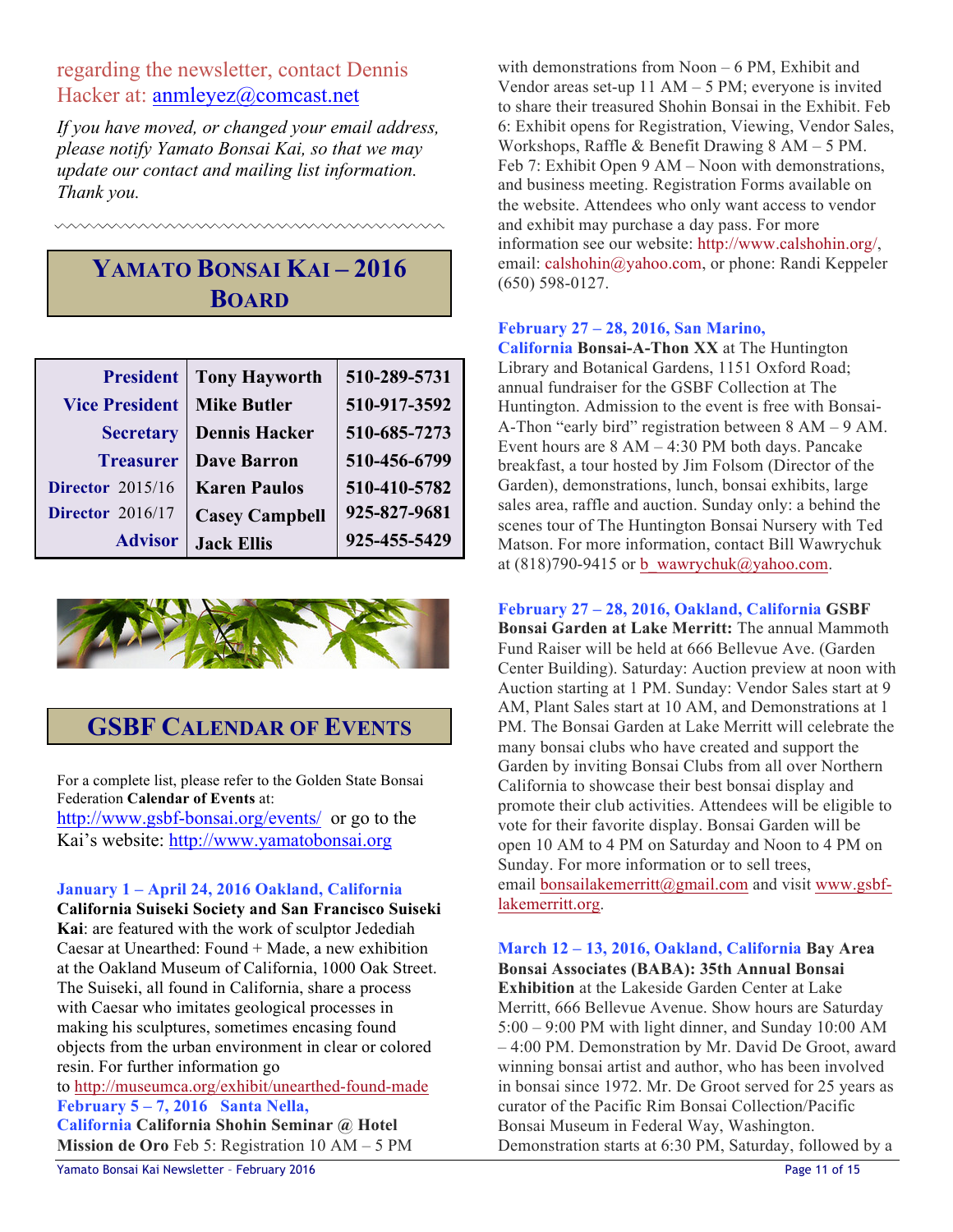raffle of the demonstration tree. Continuous plant sale including bonsai pots, tools, soil, wire, and more, both days. Admission is free. Public parking available. For more information, please contact Bob Gould at 925- 935-1914.

**March 16 – 20, 2016, San Mateo, California Bonsai Society of San Francisco**: Annual Bonsai Exhibit at the San Francisco Flower and Garden Show, San Mateo County Event Center, 1346 Saratoga Drive. Show hours are Wednesday – Saturday 10 AM – 7 PM and Sunday 10 AM – 6 PM. There will be trees for sale and demonstrations. For more information about the club, visit www.bssf.org, and for the Flower and Garden Show, including ticket information, visit http://sfgardenshow.com.

**Apr. 2 – 3, 2016, Santa Cruz, California Santa Cruz Bonsai Kai: 28th Annual Show** at the Museum of Art & History, 705 Front Street, 10 AM – 5 PM both days with demonstrations at 2 PM. Saturday's demonstrator is Mike Pistello and Sunday's will be Katsumi Kinoshita. Raffle drawing for demonstration tree and trees especially prepared by club members are part of the raffle each day. Sales area will include quality vendor and member trees, pots, and other related bonsai items both days. Fresh items will be in the vendor area on Sunday. Admission price of \$5.00 to the Museum includes entry to bonsai show/demo and complementary coffee, tea and cookies. For more information contact Ed Lambing at edinbonnydoon@comcast.net.

#### **April 2 – 3, 2016, Sacramento, California**

**Bonsai Sekiyu Kai**: Annual show will be held at the Sacramento Buddhist Church, 2401 Riverside Blvd. Hours are: Saturday 11 AM – 5 PM and Sunday 10 AM – 4 PM with demonstration at 1 PM both days by Yuzo Maruyama. Amenities include refreshments, light snacks, door prizes, raffles and a silent auction. Member and vendor sales of plants and bonsai-related items will also be available. For more information contact Bonsai Sekiyu Kai at bonsaisekiyukai@gmail.com

#### **April 9 – 10, 2016, Sacramento, California**

**American Bonsai Association, Sacramento**: 57th Annual Bonsai Show at the Shepard Garden and Arts Center, 3330 McKinley Blvd. Show hours are Saturday 10 AM – 5 PM and Sunday 10 AM – 4 PM, with demonstration each day at 1:30 PM by American bonsai artist, Peter Tea. Beginner's workshop Sunday, 10 AM; daily raffle includes the demonstration tree; large vendor and member sales area. For more information,

contact Renee Seely (916) 929- 2106, breadcrust@comcast.net or visit our website http://abasbonsai.org.

#### **April 9 & 10, 2016, Phoenix, AZ**

**The Phoenix Bonsai Society will be holding its 53rd Anniversary Bonsai Show** on April 9 & 10, 2016, from 9:00 AM to 6:00 PM both Saturday and Sunday. The event is free to the public. The show will be opened Saturday morning by a traditional Buddhist Blessing, opening the Valley Garden Center doors to over 50 examples of bonsai trees, as well as viewing stones known as Suiseki, and companion plants known as Kusamono. This year's show will also feature a Bonsai Pot Competition sponsored by the Phoenix Clay Society, a 40+ year old ceramics club based in Phoenix. Phoenix Bonsai Society (PBS, 1962) events, unless otherwise stated, are held at the Valley Garden Center, 1809 N. 15th Ave., one block north of West McDowell Rd. Visitors are always welcome at no charge or obligation.The Phoenix Bonsai Society is entering it's 53rd year and is one of the oldest bonsai societies outside of Japan. For more information please visit our web site at www.phoenixbonsai.com and on Facebook.

**April 9 – 10, 2016, Chico, California** Chico Bonsai Society: Annual Show at 500 Vallombrosa Ave. Show hours are:  $10 AM - 5 PM$  Saturday and  $9 - 4 PM$  Sunday. For more information please visit http://www.chicobonsaisociety.com or contact Pat Gilmore: gilappl@gmail.com

**April 23 – 24, 2016, San Diego, California San Diego Bonsai Club**: Spring Bonsai Exhibition at the Casa Del Prado, Room 101, Balboa Park. Show hours are 10 AM – 5 PM both days with demonstrations at 11 AM and 1 PM. Free admission. Bonsai pots and trees for sale, as well as other bonsai-related items. For more information visit www.sandiegobonsai.com or contact Janice Hale.

#### **April 24, 2016, Watsonville, California**

**Watsonville Bonsai Club: 43rd Annual Bonsai Exhibit** held at the Watsonville Buddhist Temple, 423 Bridge St., Watsonville, California. Over 50 outstanding bonsai, large and small, young and old, will be on display from 10 AM – 4 PM, with a demonstration by award winning Bonsai Master Katsumi Kinoshita at 1:30 PM. A raffle of bonsai items, plants and the demo tree will follow. Tea & cookies will be served. Plenty of parking for vehicles of all sizes; even for group outings. A vendor will be available to sate your plant appetite for bonsai or otherwise. For more information contact Don White at  $(831)$  724-9283 or whiteslib@aol.com

**April 30 – May 1, 2016, Palo Alto, California Kusamura Bonsai Club**: 56th Annual Show, Lucie Stern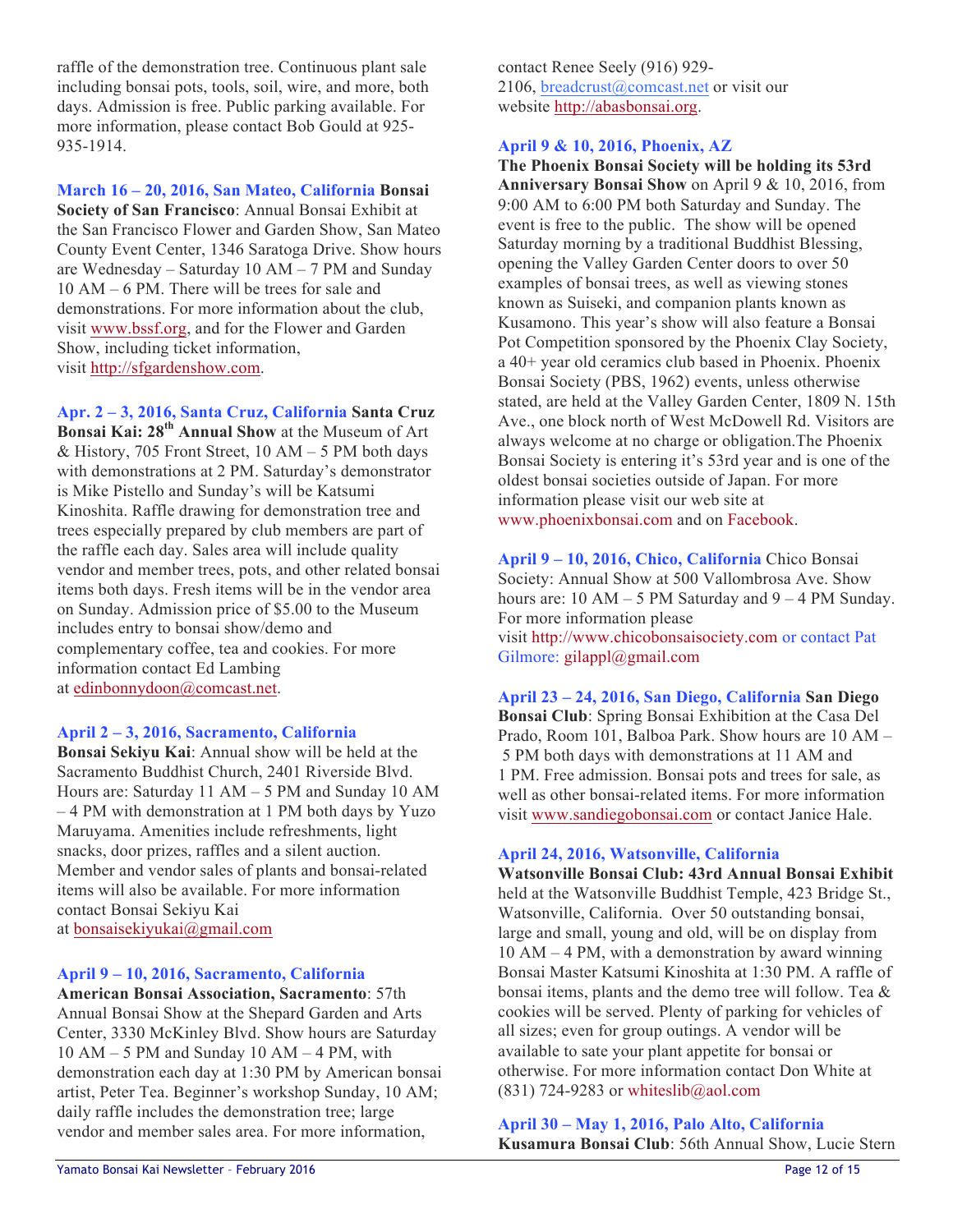Community Center, 1305 Middlefield Road. Show hours are Saturday, Noon - 5 PM, and Sunday 11 AM -5 PM with demonstrations at 1:30 PM each day. Free admission. Bonsai pots and trees for sale, as well as other bonsai-related items. For more information visit www.kusamurabonsai.org.

#### **May 7 & 8, 2016, Sacramento, California**

**Sacramento Bonsai Club**: 70th Annual Bonsai & Suiseki Show at the Buddhist Church of Sacramento, 2401 Riverside Blvd. Show hours are Noon – 5 PM on Saturday and 10 AM – 4 PM on Sunday with demonstration at 2 PM each day. Demonstration by the well-known bonsai artist Sam Adina, followed by the demo raffle and more prizes. Free Admission. For more information contact: Gary Judd (916) 622-8048.

#### **May 21-22, 2016, Santa Barbara, California Bonsai**

**Club of Santa Barbara:** Annual Bonsai Exhibition at the Santa Barbara Botanic Garden, 1212 Mission Canyon Road. Hours are Saturday 11 AM – 4 PM and Sunday 10 AM – 4 PM. Demonstrations at 1 PM both days. Plant sale by the Club. Native plants suitable for bonsai in the Botanic Garden's nursery. Books and other gifts in the Garden Shop. For more information, contact Tom Post (805) 964-2717, email *tompostart@yahoo.com* or visit *www.santabarbarbonsai.org .*

#### **May 21 – 22, 2016, Oakland, California**

**Bay Area Satsuki Aikokai (BASA):** 21st Annual Satsuki Azalea Bonsai Show at the Lakeside Garden Center, Lake Merritt, 666 Bellevue Avenue. Show hours are 10 AM – 5 PM Saturday and 11 AM – 4 PM Sunday with demonstration by Bonsai Master Artist Johnny Uchilda Saturday between 1 and 3 PM. Demonstration tree will be raffled. Sales area with beginner material and imported plants from Japan. Benefit drawing. Free admission. Public parking available. For more information, contact George Haas at gwhaas@comcast.net.

**May 28 – June 6, 2016, Japan** 45th Kanuma Satsuki Festival is being held at Kanuma City Kaboku Center, 2086-1 Moro, Kanuma, Tochigi, Japan. Show hours are 9 AM – 5 PM. Enjoy beautiful Satsuki Bonsai as well as other tree bonsais. New Satsuki varieties shown. Bonsai Pots available. Bonsai trimming demonstrations. Young Satsuki trees are also available. For more information visit: http://kaboku.jimdo.com/ or e-mail: tsanjo@kaboku.or.jp.

**June 4 and 5, 2016, San Mateo, California Sei Boku Bonsai Kai**: 33rd Annual Show at the San Mateo

Garden Center. 605 Parkside Way (next to Beresford Park). Show hours are 10 AM to 4 PM both days, with demonstration by Dennis Makishima from Noon – 3 PM on Saturday (tree will be raffled off at the conclusion of demo). Sunday Dennis will lead an open view workshop from Noon – 3 PM. Large club member plant sale, vendors, door prizes and our always popular raffles. Admission is free. Dr. Bonsai will be available to offer styling and care tips. For more information contact Marsha Mekisich at eclectic.gardener@yahoo.com.

#### **August 6 – 7, 2016 San Francisco, CA**

San Francisco Suiseki Kai: 35th Annual Suiseki Exhibit at the Union Bank Community Room, Japan Center, 1675 Post Street. Show hours are 10 AM – 5 PM Saturday and 11 AM – 5 PM Sunday. Show coincides with the 43rd annual Nihonmachi Street Fair, so come early and enjoy your day in San Francisco's historic Japantown. Suiseki and stone sales. For more information about our club, contact sfsuisekikai@gmail.com or visit http://sfsuisekikai.wordpress.com.

#### **August 20 – 21, 2016 Santa Rosa, California**

**Redwood Empire Bonsai Society (REBS):** 33rd Annual show at the Santa Rosa Veterans Memorial Building, 1351 Maple Avenue. Show hours are 10 AM to 5 PM on Saturday and 10 AM to 4 PM on Sunday with demonstration by Bonsai Master Artist Kathy Shaner from 1 to 3 PM both days. Demo trees will be raffled. See the largest bonsai exhibition. Large bonsai vendor and member sales. Exciting silent auctions or "buy it now". Free refreshments by the Bonsai café. Free admission and parking. For more information visit our websitewww.rebsbonsai.org or contact Bob Shimon at (707) 884-4126 or shimon@mcn.org.

#### **September 24 – 25, 2016, Penryn, California Sierra**

**Bonsai Club:** Annual Show at the Placer Buddhist Church, 3192 Boyington Road, in conjunction with the 52nd Annual Food Bazaar. Show hours are 11 AM – 5 PM Saturday and 11 AM – 4 PM Sunday. Bonsai demonstration will be held in the temple both days, along with other cultural events throughout the day. It is a yearly celebration for the whole family to enjoy. For more information, contact Lucy Sakaishi-Judd (916) 300- 8103

## **YAMATO CLASSIFIEDS**

*Notice*: if you want to advertise something in this space, please contact the Newsletter Editor or Board Member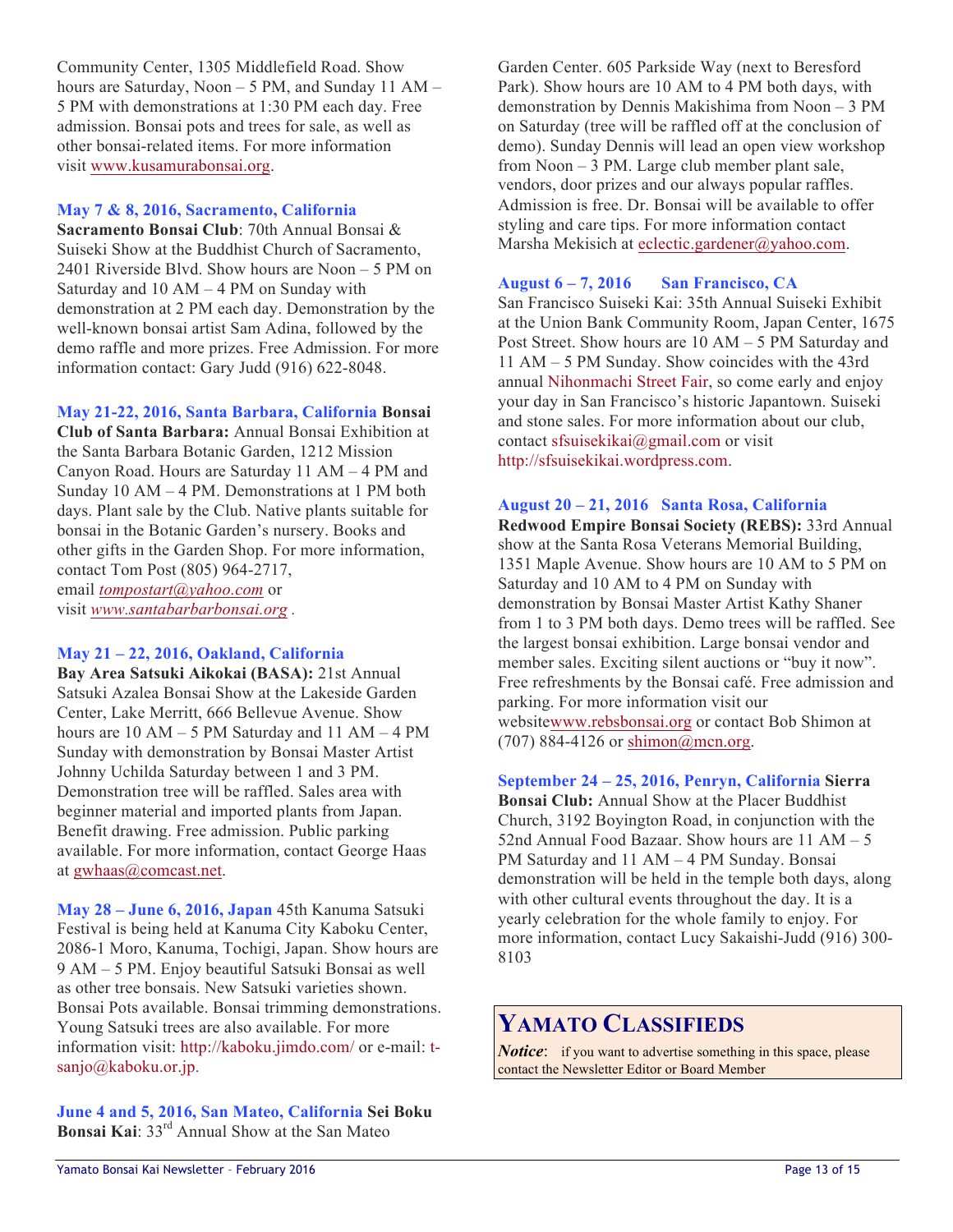# YAMATO BONSAI KAI – MEMBERSHIP REQUEST FORM –

# Membership Request Instructions

Enter appropriate information in the provided form. Return this request form and payment in person to the club Treasurer at the next club meeting or return by mail to:

### **Yamato Bonsai Kai**

**P.O. Box 770** 

### **Union City, CA 94587-0770**

To continue your membership and to receive the newsletter uninterrupted, please respond with this membership request form by 28 March.

Annual Membership: \$45 (same household)

Email = Required for Newsletter distribution

\*Address, Phone  $=$  is only required on New Requests or if you have changed your details in the last year

| Date of Request:     | (mm/dd/yr)                                                                             |
|----------------------|----------------------------------------------------------------------------------------|
| Membership Year:     | <b>20</b>                                                                              |
| <b>Request Type:</b> | [ ] Renewal [ ] New                                                                    |
| Email ID:            | (required to receive the club newsletter)                                              |
| First Name(s):       |                                                                                        |
| Last Name:           |                                                                                        |
| * Address:           |                                                                                        |
| * Phone:             |                                                                                        |
|                      | ** Birthday mm/dd: (optional - only for newsletter congratulatory message)             |
| ** Anniversary       | (optional - only for newsletter congratulatory message) Note: enter spouse name if not |
| mm/dd:               | entered above in membership request                                                    |

\*\*= Birthday & Anniversary = Optional. Used only for newsletter congratulatory announcement

Make checks payable to "Yamato Bonsai Kai".